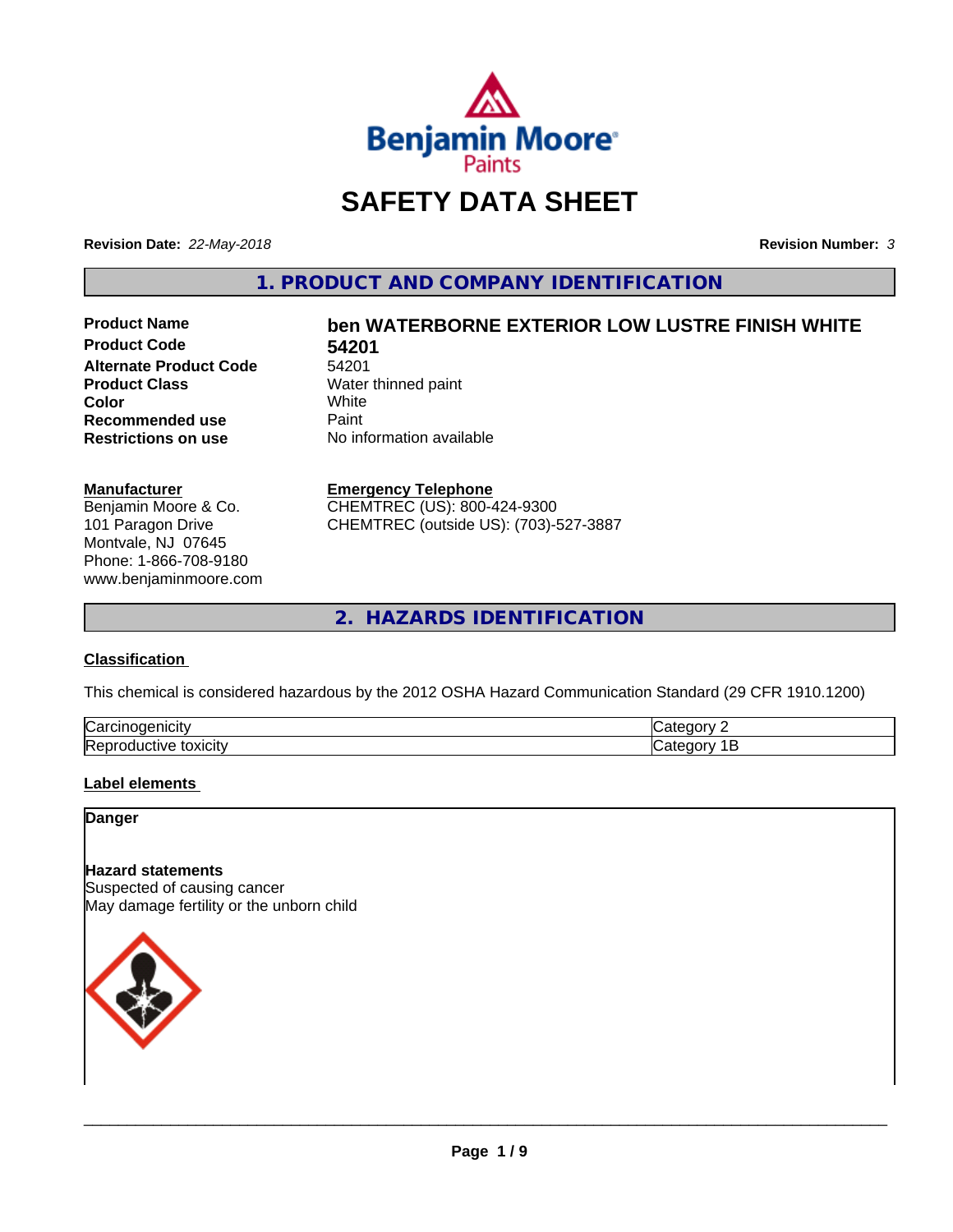**Appearance** liquid **Contract Contract Contract Contract Contract Contract Contract Contract Contract Contract Contract Contract Contract Contract Contract Contract Contract Contract Contract Contract Contract Contract Con** 

#### **Precautionary Statements - Prevention**

Obtain special instructions before use Do not handle until all safety precautions have been read and understood Use personal protective equipment as required

#### **Precautionary Statements - Response**

IF exposed or concerned: Get medical advice/attention

### **Precautionary Statements - Storage**

Store locked up

#### **Precautionary Statements - Disposal** Dispose of contents/container to an approved waste disposal plant

#### **Hazards not otherwise classified (HNOC)**

Not applicable

#### **Other information**

No information available

# **3. COMPOSITION INFORMATION ON COMPONENTS**

\_\_\_\_\_\_\_\_\_\_\_\_\_\_\_\_\_\_\_\_\_\_\_\_\_\_\_\_\_\_\_\_\_\_\_\_\_\_\_\_\_\_\_\_\_\_\_\_\_\_\_\_\_\_\_\_\_\_\_\_\_\_\_\_\_\_\_\_\_\_\_\_\_\_\_\_\_\_\_\_\_\_\_\_\_\_\_\_\_\_\_\_\_

| <b>Chemical name</b>                       | CAS No.    | Weight-% |
|--------------------------------------------|------------|----------|
| Titanium dioxide                           | 13463-67-7 | 20       |
| Kaolin                                     | 1332-58-7  |          |
| Zinc oxide                                 | 1314-13-2  |          |
| Sodium C14-C16 olefin sulfonate            | 68439-57-6 | 0.5      |
| 1-Methyl-2-pyrrolidinone                   | 872-50-4   | 0.5      |
| Urea, N-(3,4-dichlorophenyl)-N,N-dimethyl- | 330-54-1   | 0.5      |

# **4. FIRST AID MEASURES General Advice** No hazards which require special first aid measures. **Eye Contact** Rinse thoroughly with plenty of water for at least 15 minutes and consult a physician. **Skin Contact** Wash off immediately with soap and plenty of water while removing all contaminated clothes and shoes. **Inhalation** Move to fresh air. If symptoms persist, call a physician. **Ingestion Example 2** Clean mouth with water and afterwards drink plenty of water. Consult a physician if necessary. **Most Important Symptoms/Effects** None known. **Notes To Physician** Treat symptomatically.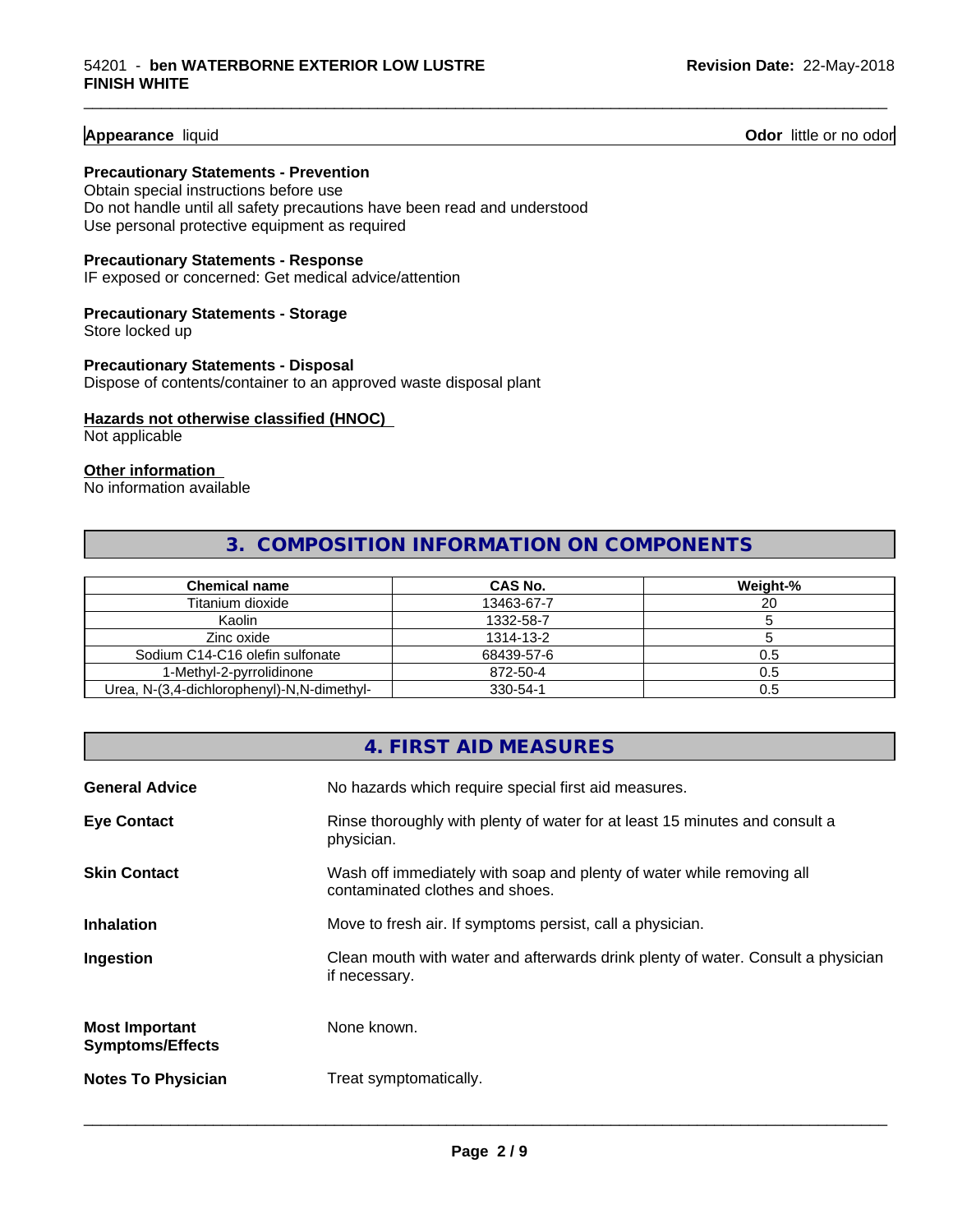# **5. FIRE-FIGHTING MEASURES**

\_\_\_\_\_\_\_\_\_\_\_\_\_\_\_\_\_\_\_\_\_\_\_\_\_\_\_\_\_\_\_\_\_\_\_\_\_\_\_\_\_\_\_\_\_\_\_\_\_\_\_\_\_\_\_\_\_\_\_\_\_\_\_\_\_\_\_\_\_\_\_\_\_\_\_\_\_\_\_\_\_\_\_\_\_\_\_\_\_\_\_\_\_

| <b>Suitable Extinguishing Media</b>                                              | Use extinguishing measures that are appropriate to local<br>circumstances and the surrounding environment.                                   |  |
|----------------------------------------------------------------------------------|----------------------------------------------------------------------------------------------------------------------------------------------|--|
| <b>Protective Equipment And Precautions For</b><br><b>Firefighters</b>           | As in any fire, wear self-contained breathing apparatus<br>pressure-demand, MSHA/NIOSH (approved or equivalent)<br>and full protective gear. |  |
| <b>Specific Hazards Arising From The Chemical</b>                                | Closed containers may rupture if exposed to fire or<br>extreme heat.<br>No.<br>No.                                                           |  |
| <b>Sensitivity To Mechanical Impact</b>                                          |                                                                                                                                              |  |
| <b>Sensitivity To Static Discharge</b>                                           |                                                                                                                                              |  |
| <b>Flash Point Data</b><br>Flash Point (°F)<br>Flash Point (°C)<br><b>Method</b> | Not applicable<br>Not applicable<br>Not applicable                                                                                           |  |
| <b>Flammability Limits In Air</b>                                                |                                                                                                                                              |  |
| Lower flammability limit:<br><b>Upper flammability limit:</b>                    | Not applicable<br>Not applicable                                                                                                             |  |
| Flammability: 0<br>Health: 1<br>NFPA                                             | <b>Instability: 0</b><br><b>Special: Not Applicable</b>                                                                                      |  |
| <b>NFPA Legend</b><br>0 - Not Hazardous<br>1 - Slightly                          |                                                                                                                                              |  |

- 2 Moderate
- 
- 3 High
- 4 Severe

*The ratings assigned are only suggested ratings, the contractor/employer has ultimate responsibilities for NFPA ratings where this system is used.*

*Additional information regarding the NFPA rating system is available from the National Fire Protection Agency (NFPA) at www.nfpa.org.*

#### **6. ACCIDENTAL RELEASE MEASURES**

| <b>Personal Precautions</b>      | Avoid contact with skin, eyes and clothing. Ensure adequate ventilation.                             |
|----------------------------------|------------------------------------------------------------------------------------------------------|
| <b>Other Information</b>         | Prevent further leakage or spillage if safe to do so.                                                |
| <b>Environmental precautions</b> | See Section 12 for additional Ecological Information.                                                |
| <b>Methods for Cleaning Up</b>   | Soak up with inert absorbent material. Sweep up and shovel into suitable<br>containers for disposal. |

#### **7. HANDLING AND STORAGE**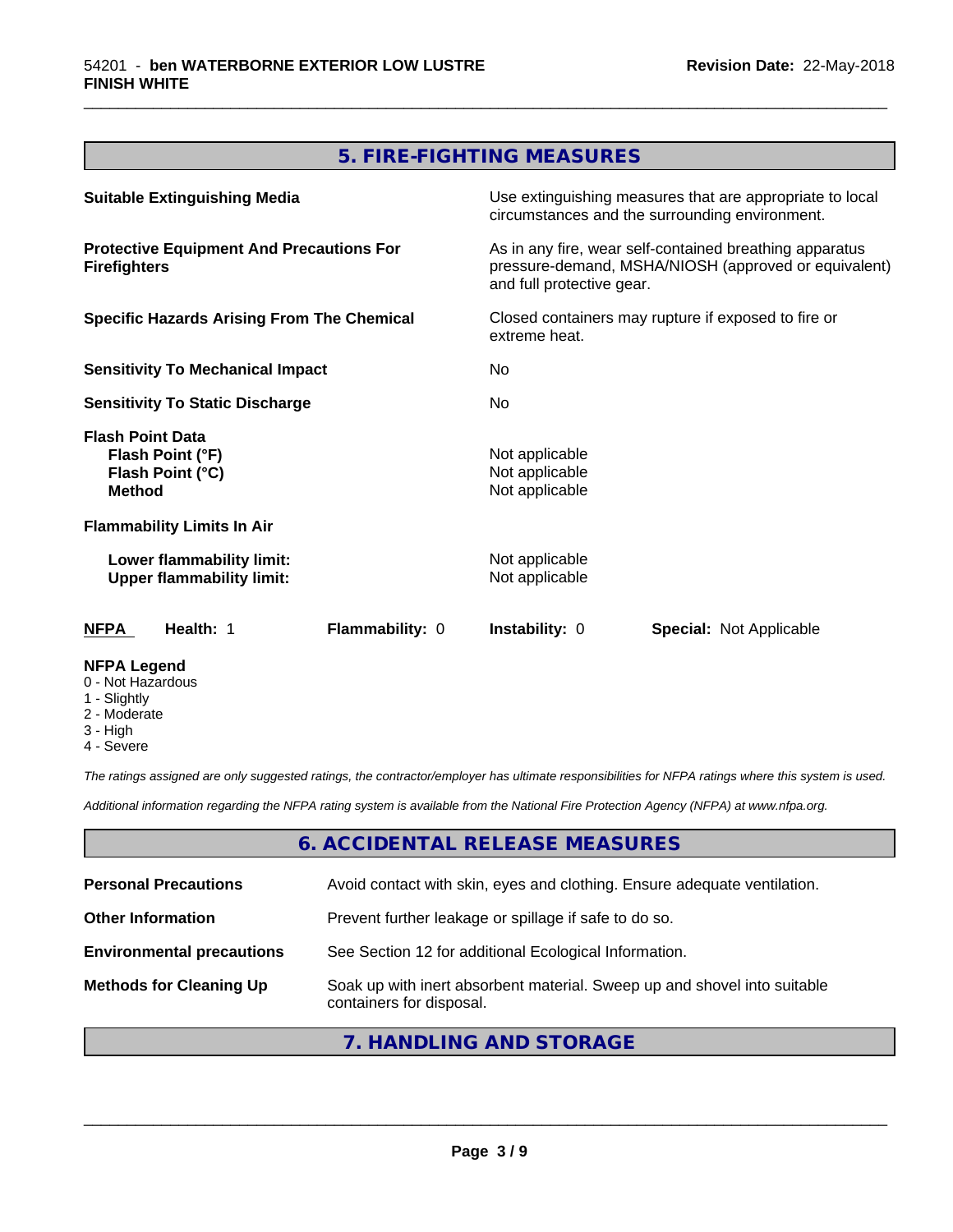| <b>Handling</b>               | Avoid contact with skin, eyes and clothing. Avoid breathing vapors, spray mists or<br>sanding dust. In case of insufficient ventilation, wear suitable respiratory<br>equipment. |
|-------------------------------|----------------------------------------------------------------------------------------------------------------------------------------------------------------------------------|
| <b>Storage</b>                | Keep container tightly closed. Keep out of the reach of children.                                                                                                                |
| <b>Incompatible Materials</b> | No information available                                                                                                                                                         |
|                               |                                                                                                                                                                                  |

**8. EXPOSURE CONTROLS/PERSONAL PROTECTION**

#### **Exposure Limits**

| Chemical name                              | <b>ACGIH TLV</b>                               | <b>OSHA PEL</b>                                        |
|--------------------------------------------|------------------------------------------------|--------------------------------------------------------|
| Titanium dioxide                           | 10 mg/m $3$ - TWA                              | 15 mg/m $3$ - TWA                                      |
| Kaolin                                     | $2 \text{ mg/m}^3$ - TWA                       | 15 mg/m <sup>3</sup> - TWA<br>$5 \text{ mg/m}^3$ - TWA |
| Zinc oxide                                 | 2 mg/m <sup>3</sup> - TWA<br>10 $mq/m3$ - STEL | 5 mg/m <sup>3</sup> - TWA<br>15 mg/m $3$ - TWA         |
| Urea, N-(3,4-dichlorophenyl)-N,N-dimethyl- | 10 mg/m $3$ - TWA                              | N/E                                                    |

#### **Legend**

ACGIH - American Conference of Governmental Industrial Hygienists Exposure Limits OSHA - Occupational Safety & Health Administration Exposure Limits N/E - Not Established

| <b>Engineering Measures</b>          | Ensure adequate ventilation, especially in confined areas.                             |
|--------------------------------------|----------------------------------------------------------------------------------------|
| <b>Personal Protective Equipment</b> |                                                                                        |
| <b>Eye/Face Protection</b>           | Safety glasses with side-shields.                                                      |
| <b>Skin Protection</b>               | Protective gloves and impervious clothing.                                             |
| <b>Respiratory Protection</b>        | In case of insufficient ventilation wear suitable respiratory equipment.               |
| lleedana Maaareeda                   | المفصولوموميوم وامون الموم وروموه والمواطنة الموم ومربو اوبارام والأرب لمولومه والمزور |

**Hygiene Measures** Avoid contact with skin, eyes and clothing. Remove and wash contaminated clothing before re-use. Wash thoroughly after handling.

**9. PHYSICAL AND CHEMICAL PROPERTIES**

| Appearance                  | liquid                   |
|-----------------------------|--------------------------|
| Odor                        | little or no odor        |
| <b>Odor Threshold</b>       | No information available |
| Density (Ibs/gal)           | $10.5 - 10.9$            |
| <b>Specific Gravity</b>     | $1.25 - 1.31$            |
| рH                          | No information available |
| <b>Viscosity (cps)</b>      | No information available |
| Solubility(ies)             | No information available |
| <b>Water solubility</b>     | No information available |
| <b>Evaporation Rate</b>     | No information available |
| Vapor pressure @20 °C (kPa) | No information available |
| Vapor density               | No information available |
| Wt. % Solids                | 40 - 50                  |
| Vol. % Solids               | $30 - 40$                |
| Wt. % Volatiles             | $50 - 60$                |
| Vol. % Volatiles            | 60 - 70                  |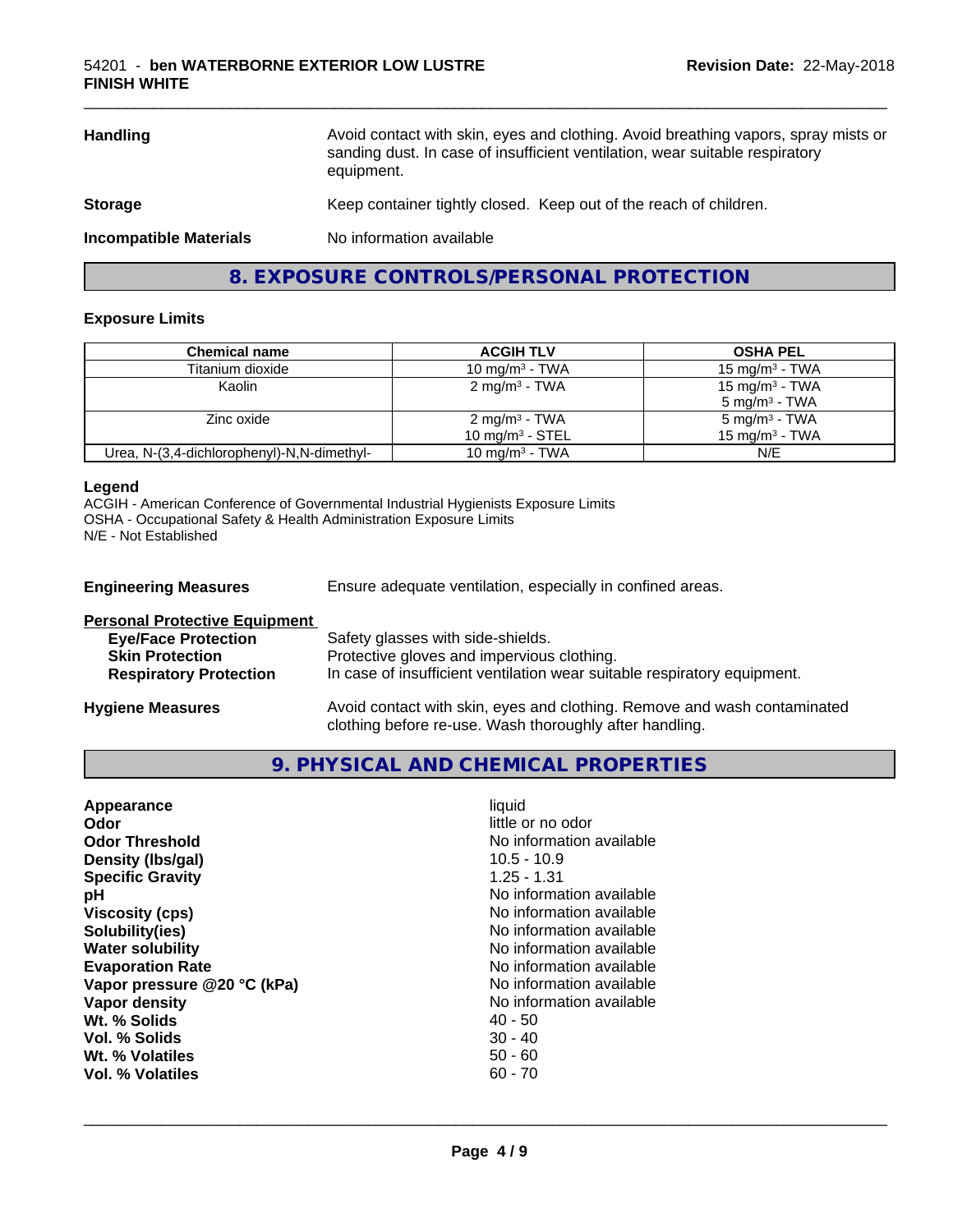#### 54201 - **ben WATERBORNE EXTERIOR LOW LUSTRE FINISH WHITE**

| <b>VOC Regulatory Limit (g/L)</b>    | < 50                     |
|--------------------------------------|--------------------------|
| <b>Boiling Point (°F)</b>            | 212                      |
| <b>Boiling Point (°C)</b>            | 100                      |
| <b>Freezing Point (°F)</b>           | 32                       |
| <b>Freezing Point (°C)</b>           | 0                        |
| Flash Point (°F)                     | Not applicable           |
| Flash Point (°C)                     | Not applicable           |
| Method                               | Not applicable           |
| Flammability (solid, gas)            | Not applicable           |
| <b>Upper flammability limit:</b>     | Not applicable           |
| Lower flammability limit:            | Not applicable           |
| <b>Autoignition Temperature (°F)</b> | No information available |
| <b>Autoignition Temperature (°C)</b> | No information available |
| Decomposition Temperature (°F)       | No information available |
| Decomposition Temperature (°C)       | No information available |
| <b>Partition coefficient</b>         | No information available |
|                                      |                          |

# **10. STABILITY AND REACTIVITY**

\_\_\_\_\_\_\_\_\_\_\_\_\_\_\_\_\_\_\_\_\_\_\_\_\_\_\_\_\_\_\_\_\_\_\_\_\_\_\_\_\_\_\_\_\_\_\_\_\_\_\_\_\_\_\_\_\_\_\_\_\_\_\_\_\_\_\_\_\_\_\_\_\_\_\_\_\_\_\_\_\_\_\_\_\_\_\_\_\_\_\_\_\_

| <b>Reactivity</b>                       | Not Applicable                           |
|-----------------------------------------|------------------------------------------|
| <b>Chemical Stability</b>               | Stable under normal conditions.          |
| <b>Conditions to avoid</b>              | Prevent from freezing.                   |
| <b>Incompatible Materials</b>           | No materials to be especially mentioned. |
| <b>Hazardous Decomposition Products</b> | None under normal use.                   |
| Possibility of hazardous reactions      | None under normal conditions of use.     |

# **11. TOXICOLOGICAL INFORMATION**

|                                                                              | LE. TOXICOLOGICAL INFORMATION                                                                                   |  |
|------------------------------------------------------------------------------|-----------------------------------------------------------------------------------------------------------------|--|
| <b>Product Information</b>                                                   |                                                                                                                 |  |
| Information on likely routes of exposure                                     |                                                                                                                 |  |
|                                                                              | <b>Principal Routes of Exposure</b> Eye contact, skin contact and inhalation.                                   |  |
| <b>Acute Toxicity</b>                                                        |                                                                                                                 |  |
| <b>Product Information</b>                                                   | No information available                                                                                        |  |
| Symptoms related to the physical, chemical and toxicological characteristics |                                                                                                                 |  |
| <b>Symptoms</b>                                                              | No information available                                                                                        |  |
|                                                                              | Delayed and immediate effects as well as chronic effects from short and long-term exposure                      |  |
| Eye contact                                                                  | May cause slight irritation.                                                                                    |  |
| <b>Skin contact</b>                                                          | Substance may cause slight skin irritation. Prolonged or repeated contact may dry<br>skin and cause irritation. |  |
| <b>Inhalation</b>                                                            | May cause irritation of respiratory tract.                                                                      |  |
|                                                                              |                                                                                                                 |  |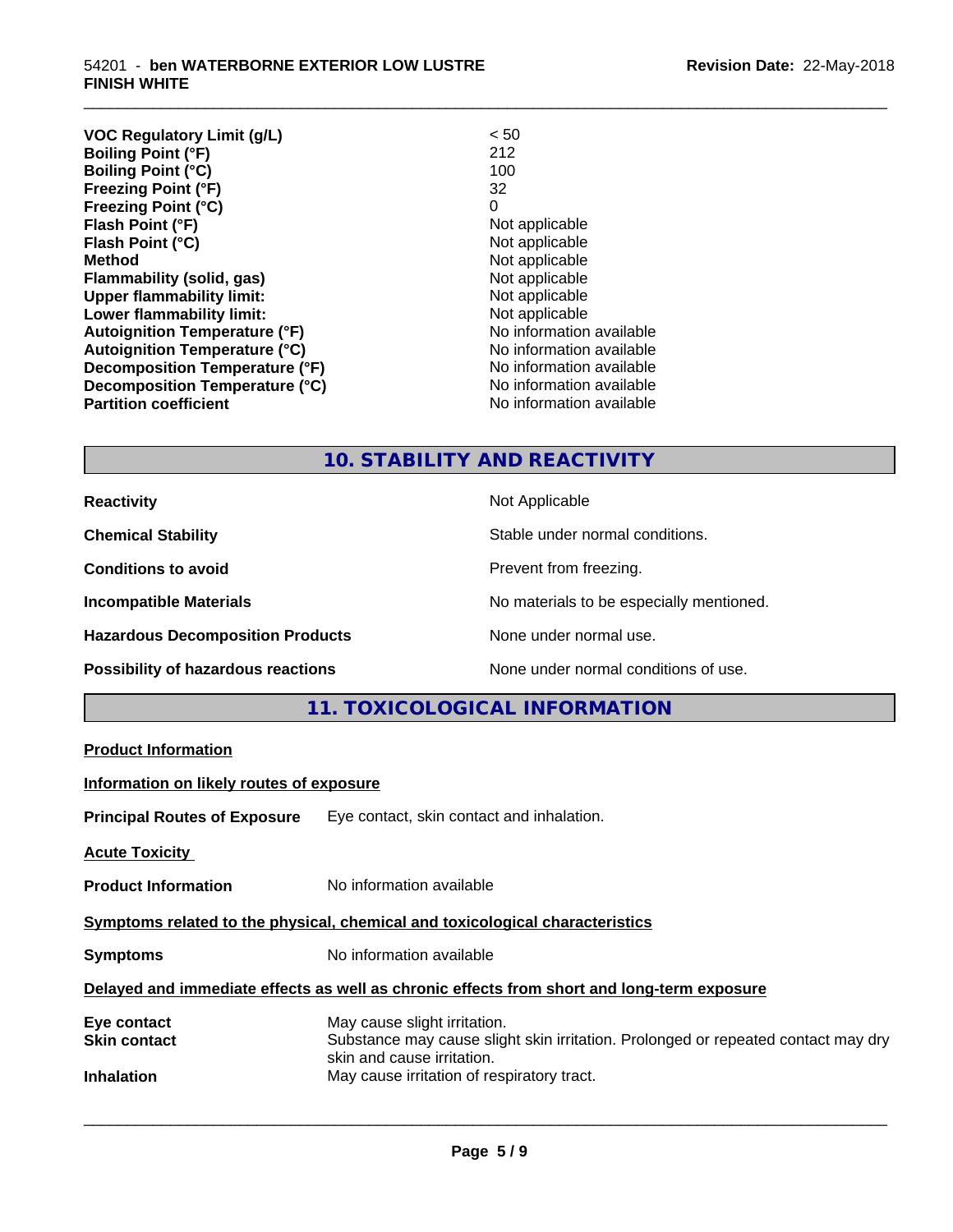| Ingestion                       | Ingestion may cause gastrointestinal irritation, nausea, vomiting and diarrhea. |
|---------------------------------|---------------------------------------------------------------------------------|
| <b>Sensitization</b>            | No information available                                                        |
| <b>Neurological Effects</b>     | No information available.                                                       |
| <b>Mutagenic Effects</b>        | No information available.                                                       |
| <b>Reproductive Effects</b>     | May damage fertility or the unborn child.                                       |
| <b>Developmental Effects</b>    | No information available.                                                       |
| <b>Target organ effects</b>     | No information available.                                                       |
| <b>STOT - single exposure</b>   | No information available.                                                       |
| <b>STOT - repeated exposure</b> | No information available.                                                       |
| Other adverse effects           | No information available.                                                       |
| <b>Aspiration Hazard</b>        | No information available                                                        |

\_\_\_\_\_\_\_\_\_\_\_\_\_\_\_\_\_\_\_\_\_\_\_\_\_\_\_\_\_\_\_\_\_\_\_\_\_\_\_\_\_\_\_\_\_\_\_\_\_\_\_\_\_\_\_\_\_\_\_\_\_\_\_\_\_\_\_\_\_\_\_\_\_\_\_\_\_\_\_\_\_\_\_\_\_\_\_\_\_\_\_\_\_

#### **Numerical measures of toxicity**

**The following values are calculated based on chapter 3.1 of the GHS document**

**ATEmix (oral)** 47424 mg/kg

#### **Component Information**

Titanium dioxide LD50 Oral: > 10000 mg/kg (Rat) Kaolin LD50 Oral: > 5000 mg/kg (Rat) Zinc oxide LD50 Oral: 5000 mg/kg (Rat) LC50 Inhalation (Dust):  $> 5700$  mg/m<sup>3</sup> (Rat, 4 hr.) 1-Methyl-2-pyrrolidinone LD50 Oral: 3598 mg/kg (Rat) LD50 Dermal: 2000 mg/kg (Rabbit) Urea, N-(3,4-dichlorophenyl)-N,N-dimethyl- LD50 Oral: 1017 mg/kg (Rat) LD50 Dermal: > 5000 mg/kg (Rat)

#### **Carcinogenicity**

*The information below indicateswhether each agency has listed any ingredient as a carcinogen:.*

| <b>Chemical</b><br>name       | <b>IARC</b>                      | <b>NTP</b> | ດເ⊔∧<br>U∂⊓⊬   |
|-------------------------------|----------------------------------|------------|----------------|
|                               | . .<br>2B<br>: Human<br>Possible |            | Listed<br>____ |
| <br>dioxide<br><b>itanium</b> | Carcinogen                       |            |                |

• Although IARC has classified titanium dioxide as possibly carcinogenic to humans (2B), their summary concludes: "No significant exposure to titanium dioxide is thought to occur during the use of products in which titanium dioxide is bound to other materials, such as paint."

#### **Legend**

IARC - International Agency for Research on Cancer NTP - National Toxicity Program OSHA - Occupational Safety & Health Administration

**12. ECOLOGICAL INFORMATION**

#### **Ecotoxicity Effects**

The environmental impact of this product has not been fully investigated.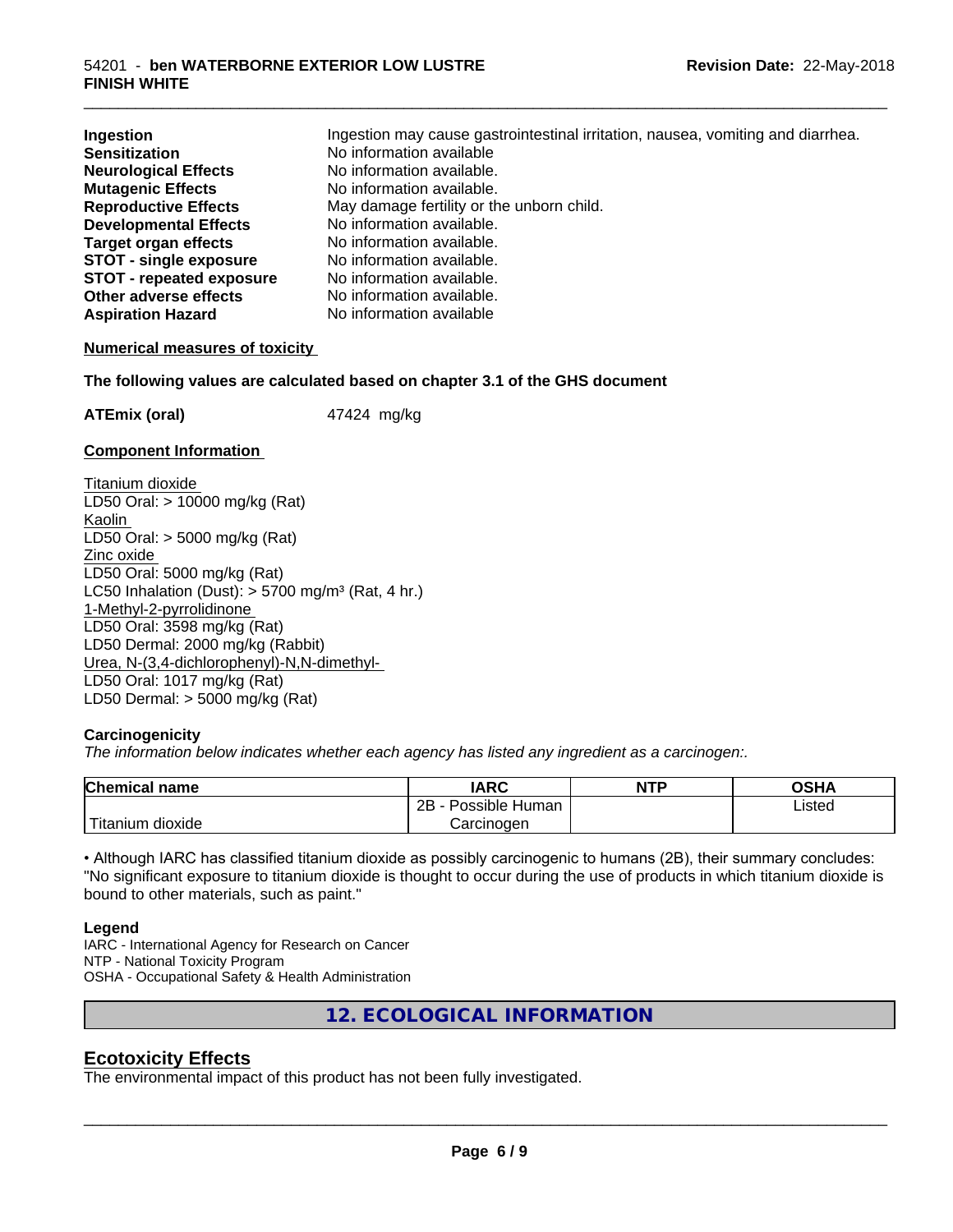\_\_\_\_\_\_\_\_\_\_\_\_\_\_\_\_\_\_\_\_\_\_\_\_\_\_\_\_\_\_\_\_\_\_\_\_\_\_\_\_\_\_\_\_\_\_\_\_\_\_\_\_\_\_\_\_\_\_\_\_\_\_\_\_\_\_\_\_\_\_\_\_\_\_\_\_\_\_\_\_\_\_\_\_\_\_\_\_\_\_\_\_\_

#### **Product Information**

#### **Acute Toxicity to Fish**

No information available

**Acute Toxicity to Aquatic Invertebrates**

No information available

**Acute Toxicity to Aquatic Plants** No information available

**Persistence / Degradability**

No information available.

**Bioaccumulation**

There is no data for this product.

#### **Mobility in Environmental Media**

No information available.

#### **Ozone**

No information available

#### **Component Information**

#### **Acute Toxicity to Fish**

Titanium dioxide  $\overline{\text{LC50:}}$  > 1000 mg/L (Fathead Minnow - 96 hr.) Urea, N-(3,4-dichlorophenyl)-N,N-dimethyl- LC50: 3.5 mg/L (Rainbow Trout - 96 hr.)

#### **Acute Toxicity to Aquatic Invertebrates**

No information available

#### **Acute Toxicity to Aquatic Plants**

No information available

|                              | 13. DISPOSAL CONSIDERATIONS                                                                                                                                                                                               |  |
|------------------------------|---------------------------------------------------------------------------------------------------------------------------------------------------------------------------------------------------------------------------|--|
| <b>Waste Disposal Method</b> | Dispose of in accordance with federal, state, and local regulations. Local<br>requirements may vary, consult your sanitation department or state-designated<br>environmental protection agency for more disposal options. |  |
|                              | 14. TRANSPORT INFORMATION                                                                                                                                                                                                 |  |
| <b>DOT</b>                   | Not regulated                                                                                                                                                                                                             |  |
| <b>ICAO/IATA</b>             | Not regulated                                                                                                                                                                                                             |  |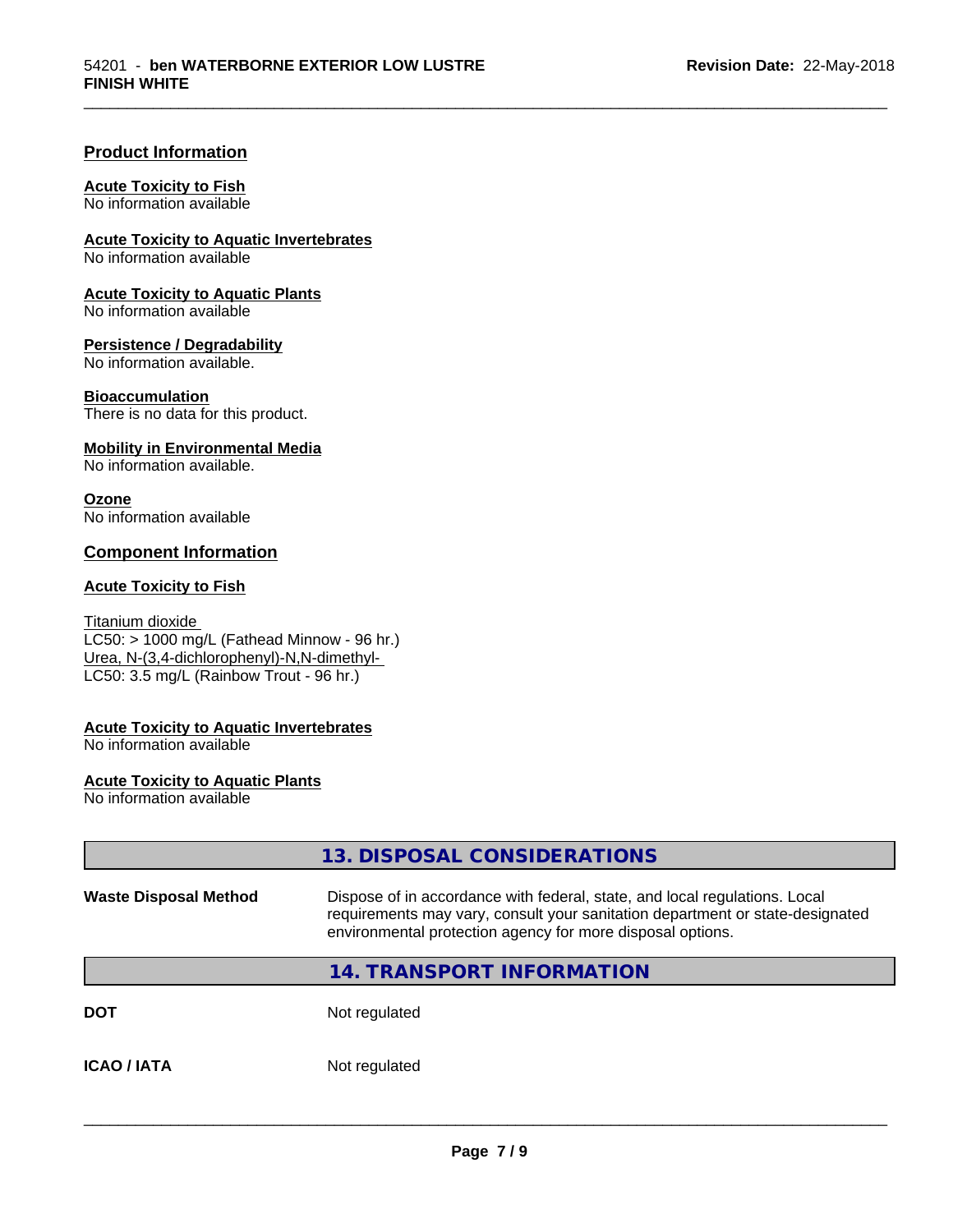#### **IMDG / IMO** Not regulated

**15. REGULATORY INFORMATION**

\_\_\_\_\_\_\_\_\_\_\_\_\_\_\_\_\_\_\_\_\_\_\_\_\_\_\_\_\_\_\_\_\_\_\_\_\_\_\_\_\_\_\_\_\_\_\_\_\_\_\_\_\_\_\_\_\_\_\_\_\_\_\_\_\_\_\_\_\_\_\_\_\_\_\_\_\_\_\_\_\_\_\_\_\_\_\_\_\_\_\_\_\_

#### **International Inventories**

| <b>TSCA: United States</b> | Yes - All components are listed or exempt. |
|----------------------------|--------------------------------------------|
| <b>DSL: Canada</b>         | Yes - All components are listed or exempt. |

#### **Federal Regulations**

#### **SARA 311/312 hazardous categorization**

| Acute health hazard               | Yes |
|-----------------------------------|-----|
| Chronic Health Hazard             | Yes |
| Fire hazard                       | Nο  |
| Sudden release of pressure hazard | N٥  |
| Reactive Hazard                   | Nο  |

#### **SARA 313**

Section 313 of Title III of the Superfund Amendments and Reauthorization Act of 1986 (SARA). This product contains a chemical or chemicals which are subject to the reporting requirements of the Act and Title 40 of the Code of Federal Regulations, Part 372:

| <b>Chemical name</b> | CAS No.   | Weight-% | <b>CERCLA/SARA 313</b><br>(de minimis concentration) |
|----------------------|-----------|----------|------------------------------------------------------|
| Zinc oxide           | 1314-13-2 |          |                                                      |

#### **Clean Air Act,Section 112 Hazardous Air Pollutants (HAPs) (see 40 CFR 61)**

This product contains the following HAPs:

*None*

#### **US State Regulations**

#### **California Proposition 65**

**AVIMARNING:** Cancer and Reproductive Harm– www.P65warnings.ca.gov

#### **State Right-to-Know**

| <b>Chemical name</b>                 | <b>Massachusetts</b> | <b>New Jersey</b> | Pennsylvania |
|--------------------------------------|----------------------|-------------------|--------------|
| Titanium dioxide                     |                      |                   |              |
| Kaolin                               |                      |                   |              |
| Zinc oxide                           |                      |                   |              |
| Urea.                                |                      |                   |              |
| N-(3,4-dichlorophenyl)-N,N-dimethyl- |                      |                   |              |

#### **Legend**